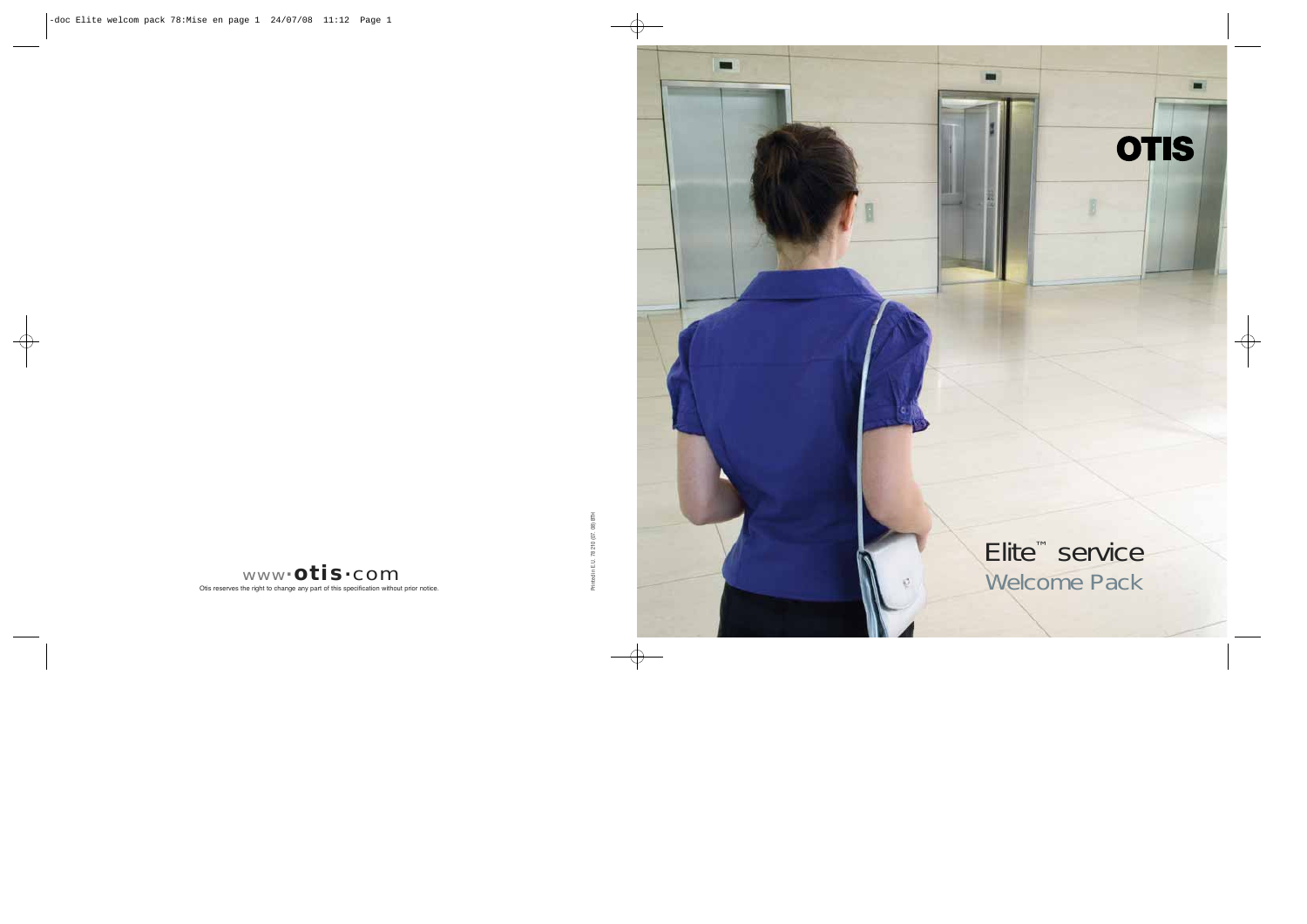# **CONTENTS**

## **3 WELCOME TO ELITE SERVICE**

## **<sup>4</sup> FREQUENTLY ASKED QUESTIONS**

- How should I contact Otis as an Elite service customer? What is covered by my Elite service contract? How do I know when Elite engineers are working on my equipment? How do I know when an issue has been resolved? What happens if an Elite engineer cannot resolve my equipment issue remotely? How can I learn more about the performance of my lifts? How can I customise the operation of my lifts?
- **5 ELITE SERVICE SUBSCRIPTION WITH MAINTENANCE CONTRACTS CUSTOMISED LIFT OPERATION**
- **6 ELITE SERVICE THE BENEFITS IT DELIVERS**

# Elite service

# **A WORD OF WELCOME**

**As an Elite service customer, Otis welcomes you to a programme committed to making you our priority. A programme, moreover, which delivers an unprecedented level of service.**

**Not only do a team of specialist engineers dedicate themselves to ensure you benefit from response times that are measured in minutes but they guarantee your lifts achieve an exceptional reliability with a guaranteed 'uptime' rate.**

**Among a host of other benefits are early detection of performance anomalies and regular reports to demonstrate your lifts are meeting strict operational targets.**

**Totally focused on fulfilling the most exacting service objectives, Elite service reaches far beyond the range of your conventional maintenance contract.**

**Welcome to the future.**

# Elite service **Beyond Maintenance**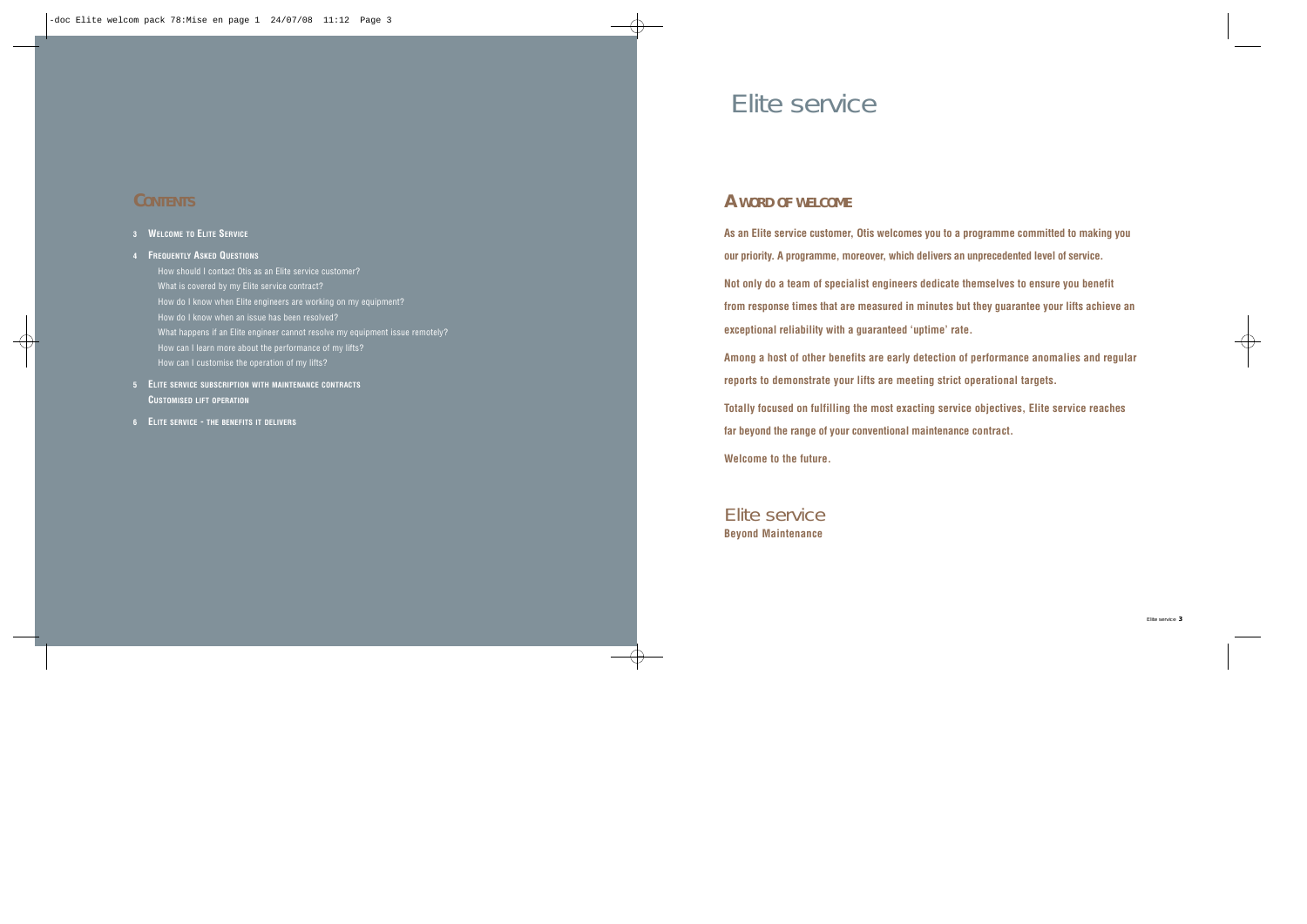## **ELITE SERVICE - FREQUENTLY ASKED QUESTIONS**

## **How should I contact Otis as an Elite service customer?**

When you call your OTISLINE® number, 0800 181 363, and provide your maintenance contract number, this will automatically advise the OTISLINE specialists that you are an Elite customer. The information you provide will be immediately dispatched to our dedicated team of Elite engineers for a prompt response.**hat**

## **What is covered by my Elite service contract?**

Please refer to the coverage details provided on the facing page.

## **How do I know when Elite engineers are working on my equipment?**

When connecting to your unit, we will immediately send you an e-mail confirming that Elite engineers are performing diagnostics.

## **How do I know when an issue has been resolved?**

We will send you an e-mail advising that work has been completed.

## **What happens if an Elite engineer cannot resolve my equipment issue remotely?**

The Elite engineer will dispatch your regular technician to the site and this will be confirmed to you via e-mail. Fully briefed as to the problem, the technician will arrive with the parts, tools and information needed to resolve the issue quickly and efficiently.

In some cases, an Elite engineer may be able to return your unit to service temporarily but a local technician may still need to perform actions on site to prevent an issue from recurring.

## **How can I learn more about the performance of my lifts?**

With your Elite contract, you will receive periodic health check reports assessing your equipment's performance and usage levels. These reports make it easy to identify any need for future preventive maintenance. In addition to health check reports, eService provides extensive details on your lift performance around the clock and can be accessed online via www.otis.com.

## **How can I customise the operation of my lifts?**

For customers with the Signature package, simply call Otisline on 0800 181 363 to place your request. An Elite engineer will promptly contact you to discuss and confirm the request.

## **ELITE SERVICE SUBSCRIPTION WITH MAINTENANCE CONTRACTS**

|                                         | <b>With Signature contract</b>                           | <b>With Solution contract</b> |
|-----------------------------------------|----------------------------------------------------------|-------------------------------|
| <b>Coverage time</b>                    | 8 a.m. to 8 p.m.                                         | 8 a.m. to 8 p.m.              |
| <b>Uptime target</b>                    | 98%                                                      | 93%                           |
| <b>Guaranteed response time</b>         | 1 hour                                                   | 2 hours                       |
| <b>Customised lift operation</b>        | Included (please see chart below for additional details) | Not included                  |
| <b>Complimentary software upgrades</b>  | Included                                                 | Not included                  |
| E-mail updates on Elite service repairs | Included                                                 | Included                      |
| <b>Equipment performance reports</b>    | Quarterly                                                | Annually                      |
| eService registration                   | Included                                                 | Included                      |

## **CUSTOMISED LIFT OPERATION (WITH SIGNATURE CONTRACT ONLY)**

Below are some of the functions which can be adjusted remotely by Elite engineers to enhance the performance of your lift.

| <b>Function</b>                           | <b>Description</b>                                                                                                                                                                               |  |
|-------------------------------------------|--------------------------------------------------------------------------------------------------------------------------------------------------------------------------------------------------|--|
| Car Light and Displays - Energy Save Mode | You can specify the period after which the lights switch off automatically when the<br>lift is idle.                                                                                             |  |
| Hall Lantern - Energy Save Mode           | Hall displays will only operate when the lift is in service and switch off at other times.                                                                                                       |  |
| Suspend lift service                      | A lift can be parked at a given floor and shut down at the customer's request.                                                                                                                   |  |
| Auto Car Full                             | The lift will adjust the limits at which the lift car recognises it is full and ignore other<br>landing calls until passengers exit.                                                             |  |
| Anti-Nuisance                             | The car recognises the number of passengers it is carrying, and if there is only a<br>limited number of passengers and all of the buttons are pressed, it resets the buttons.                    |  |
| <b>Adjust Operation Mode</b>              | Heavy one-way traffic is accommodated by activating the up-peak and down-peak modes.                                                                                                             |  |
| <b>Restricted Floor Access</b>            | Access to a floor is denied for refurbishing or for a private function. A specified car<br>can be programmed to ignore calls from a certain floor.                                               |  |
| <b>Independent Service</b>                | A car can be removed from a group operation and put into independent service for<br>use by contractors or service personnel.                                                                     |  |
| <b>Advanced Door Opening</b>              | Passenger flow through a building is improved by adjusting the door opening cycle.                                                                                                               |  |
| Auto-Adjust Door Opening Time             | The lift will monitor the number of times the safety curtain is activated and auto-<br>matically modify the door-close periods to fine-tune the performance and deliver<br>enhanced traffic flow |  |
| Specific Floor Extended Opening Time      | The door-open time at a certain floor, for example the ground floor or the cafeteria<br>floor, can be increased to maximise passenger loading.                                                   |  |
| Door Nudging                              | The lift will attempt to close the doors with a nudging action to encourage any<br>passengers blocking the door to step aside.                                                                   |  |